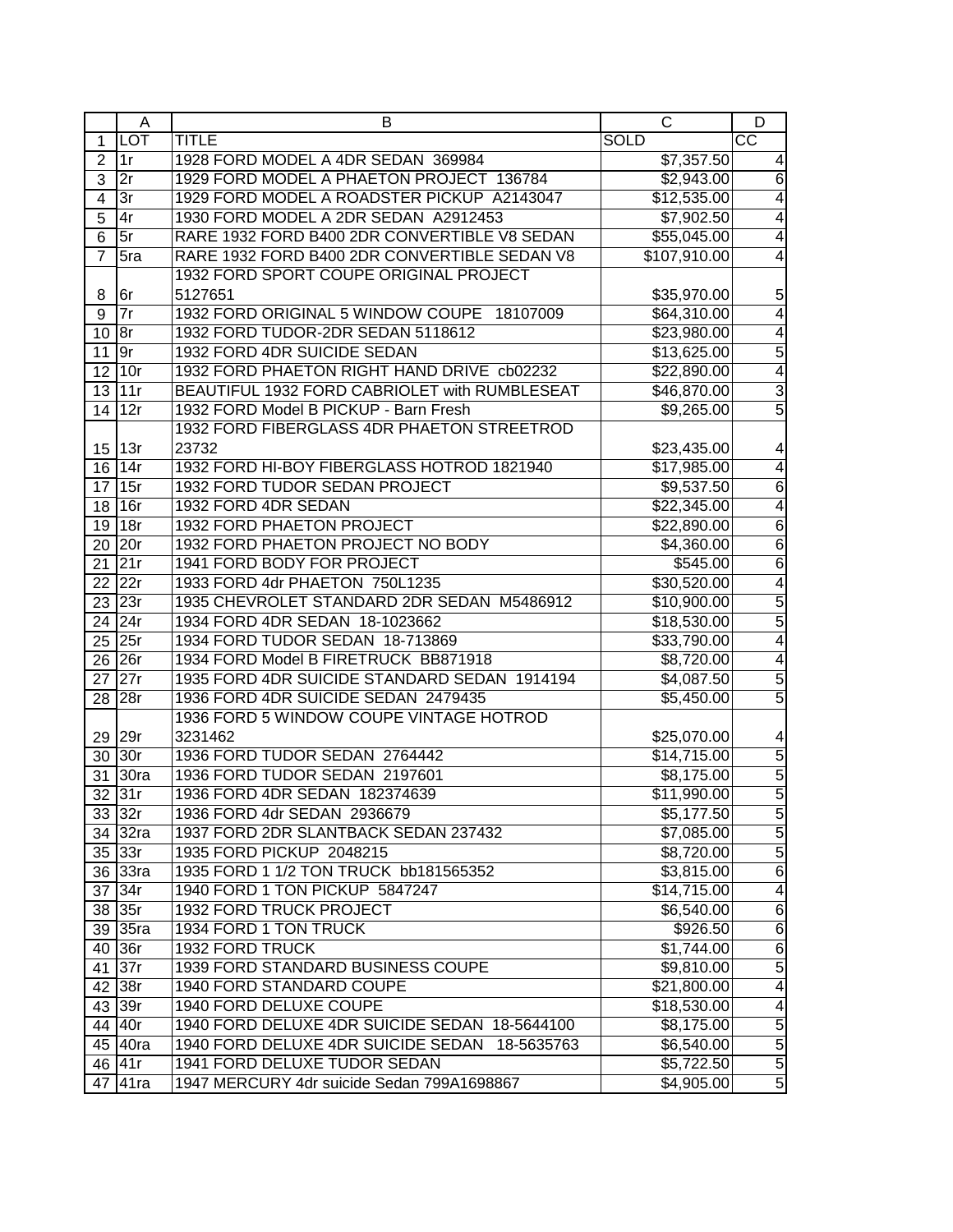|                 | A         | B                                                | $\mathsf{C}$            | D                       |
|-----------------|-----------|--------------------------------------------------|-------------------------|-------------------------|
|                 |           | 1940 MERCURY 2DR SEDAN "THE EASTER EGG"          |                         |                         |
| 48              | 42r       | 99A107365                                        | \$7,630.00              | 5                       |
|                 | 49 42ra   | 1951 FORD 2DR SEDAN B1KC141219                   | \$2,997.50              | $\overline{5}$          |
|                 | $50$ 42rb | 1949/50 FORD SEDAN                               | \$7,085.00              | $\overline{5}$          |
|                 | 51 42rc   | 1950 FORD 2DR SEDAN B0KC119064                   | \$1,907.50              | $\overline{5}$          |
| 52              | 44r       | 1946 FORD PICKUP 699C688510                      | \$11,172.50             | $\overline{4}$          |
| 53              | 45r       | 1946 FORD SUPER DELUXE CONVERTIBLE 99A1311035    | \$30,520.00             | 4                       |
|                 |           | 1947 FORD SUPER DELUXE TUDOR SEDAN               |                         |                         |
| 54              | 46r       | 799A2022057                                      | \$5,450.00              | 5                       |
| 55              | 47r       | 1948 LINCOLN CONTINENTAL 2DR HT V12 8H174842     | \$14,715.00             | $\overline{4}$          |
|                 |           | 1948 PLYMOUTH SPECIAL DELUXE 2DR SEDAN           |                         |                         |
|                 | 56 48r    | P15855994                                        | $$14,170.00 4-$         |                         |
| 57              | 49r       | 1934 PLYMOUTH 4DR SEDAN PE20593                  | \$10,355.00             | 5                       |
|                 |           | 1948 PLYMOUTH SPECIAL DELUXE 4DR SEDAN           |                         |                         |
|                 | 58 50r    | P15838642                                        | \$5,450.00              | 5                       |
|                 |           |                                                  |                         |                         |
|                 | 59 51r    | 1936 AUBURN BOATTAIL SPEEDSTER REPLICA KIT CAR   | \$31,610.00             | 4                       |
|                 | 60 52r    | 1953 FORD VICTORIA 2dr HT B3PV144014             | \$1,907.50              | $\overline{6}$          |
|                 | 61 52ra   | Blue Sedan for rod or restore B3KG133784         | \$708.50                | $\overline{6}$          |
|                 | 62 53r    | 1955 FORD VICTORIA 2DR HT U5NV126074             | \$15,260.00             | $\overline{4}$          |
|                 | 63 53ra   | 1956 FORD VICTORIA 2DR HT M6DV180120             | \$5,995.00              | $\overline{6}$          |
|                 |           | 1961 FORD FALCON 2DR SEDAN LESS THAN 10,000      |                         |                         |
|                 | 64 54r    | <b>MILES</b>                                     |                         |                         |
|                 | $65$ 55r  | 1957 FORD "E" BIRD ROADSTER E7FH278853           | \$16,350.00             | 4<br>$\overline{4}$     |
|                 |           | 1957 FORD THUNDERBIRD ROADSTER C7FH265683        | \$32,700.00             |                         |
|                 | 66 56r    |                                                  | \$22,345.00             | 4                       |
|                 | $67$ 57r  | 1967 FORD MUSTANG COUPE 7F01C199634              | \$10,355.00             | 4                       |
|                 | $68$ 58r  | 1988 FORD MUSTANG GT 5.0 CONVERTIBLE             | \$14,170.00             | $\overline{4}$          |
|                 | 69 59r    | 1955 CHEVROLET NOMAD 2DR WAGON VC55K086050       | \$52,320.00             | 3                       |
|                 |           | 1956 CHEVROLET BEL AIR NOMAD 2DR WAGON           |                         |                         |
|                 | 70 60r    | VC56S001303                                      | \$28,885.00             | 4                       |
| $\overline{71}$ | 61r       | 1958 CHEVROLET NOMAD WAGON F58S257821            | \$13,080.00             | 4                       |
|                 | 72 62r    | 1955 CHEVROLET CAMEO PICKUP H255K013825          | \$32,700.00             | 4                       |
|                 | $73$ 64r  | 1957 CHEVROLET BEL AIR 2DR HT VC57K196381        | \$30,520.00             | 4                       |
|                 | 74 65r    | 1957 CHEVROLET BEL AIR 2DR HT VC57L212531        | \$34,880.00             | $\overline{3}$          |
| 75              | 66r       | 1957 CHEVROLET BEL AIR 2DR HT VC57B251194        | \$20,710.00             | $\overline{4}$          |
|                 | 76 67r    | 1957 CHEVROLET 210 2DR POST VB57K182298          | $\overline{$38,695.00}$ | 4                       |
|                 |           |                                                  |                         |                         |
| 77              | 68r       | 1957 CHEVROLET BEL AIR CONVERTIBLE VC57L148039   | \$78,480.00             | 3                       |
| 78              | 69r       | 1957 Chevrolet 4dr Sedan VB57K143385             | \$4,632.50              | $\overline{5}$          |
| 79              | 70r       | 1958 CHEVROLET BISCAYNE 2DR C58K145357           | \$4,905.00              | $\overline{5}$          |
|                 |           | 1958 CHEVROLET IMPALA 2DR HT PROJECT             |                         |                         |
|                 | 80 71r    | F58K155649                                       | \$8,720.00              | 5                       |
| 81              | 72r       | ICONIC 1959 CHEVROLET IMPALA 2DR HT F59S112104   | \$54,500.00             | 4                       |
|                 |           |                                                  |                         |                         |
| 82              | 73r       | 1953 BUICK SKYLARK CONVERTIBLE V2151387 I7130177 | \$82,840.00             | 4                       |
|                 |           | 1969 CHEVROLET INDY PACECAR CAMARO               |                         |                         |
|                 | 83 74r    | <b>CONVERTIBLE</b>                               | \$61,040.00             | 4                       |
|                 | 84 75r    | 1968 CHEVROLET SS CAMARO CONVERTIBLE             | \$31,610.00             | $\overline{\mathbf{4}}$ |
|                 | $85$ 76r  | 1956 CHEVROLET CORVETTE ROADSTER E56S003344      | \$43,055.00             | $\overline{\mathbf{A}}$ |
|                 | 86 77r    | 1958 CHEVROLET CORVETTE ROADSTER J58S101392      | \$59,950.00             | $\overline{3}$          |
|                 |           |                                                  |                         |                         |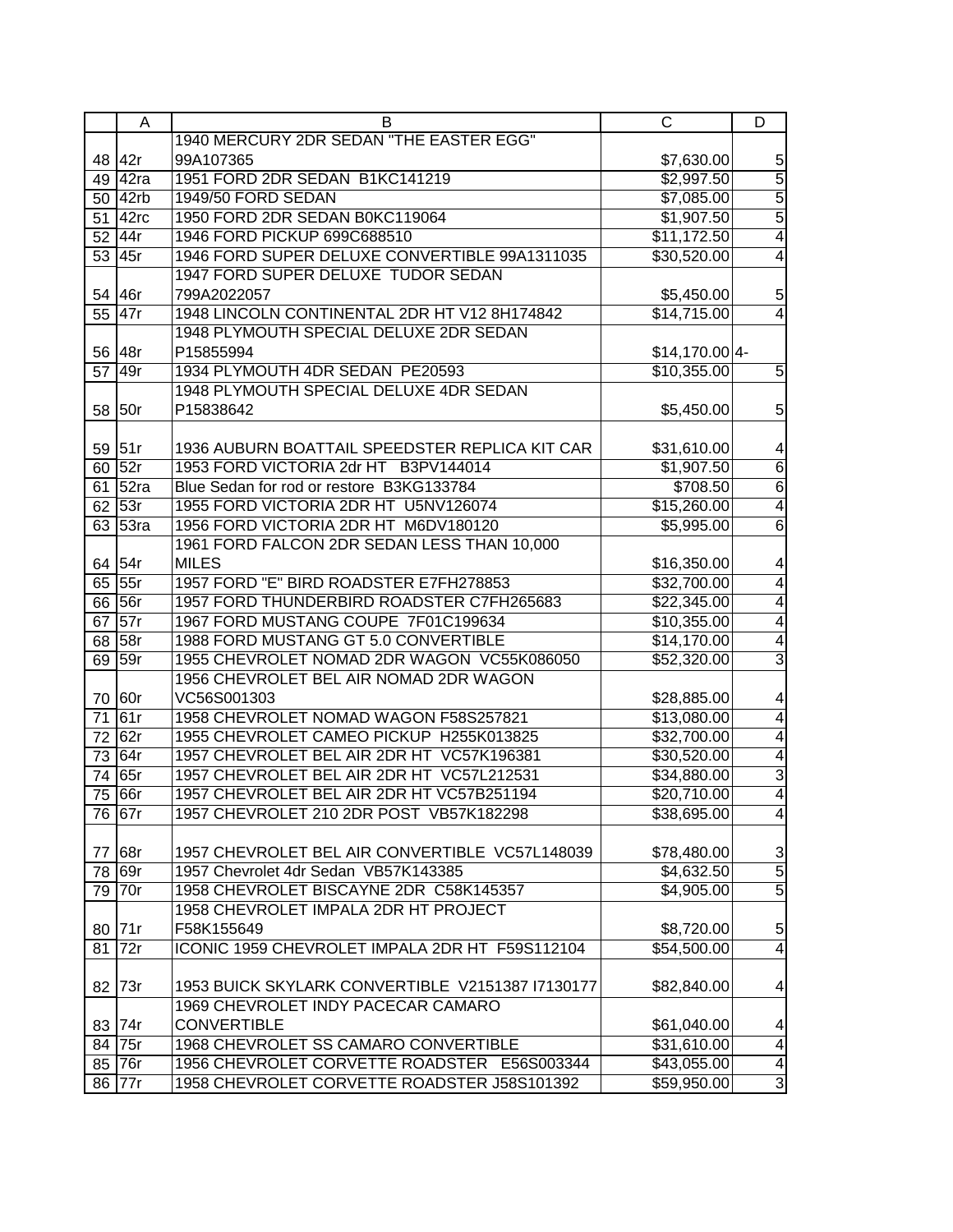|     | A          | В                                              | C                         | D                       |
|-----|------------|------------------------------------------------|---------------------------|-------------------------|
|     |            | 1958 CHEVROLET CORVETTE FUEL INJECTED          |                           |                         |
| 87  | 78r        | <b>ROADSTER</b>                                | \$65,400.00               | 3                       |
|     |            |                                                |                           |                         |
| 88  | 79r        | 1964 CHEVROLET CORVETTE STINGRAY CONVERTIBLE   | \$49,595.00               | 4                       |
| 89  | 80r        | 1967 CHEVROLET CORVETTE STINGRAY COUPE         | \$68,670.00               | $\overline{4}$          |
| 90  | 80ra       | 1970 CHEVROLET CORVETTE STINGRAY COUPE         | $\overline{$21,800.00}$   | $\overline{4}$          |
|     |            |                                                |                           |                         |
| 91  | 81r        | 1972 CHEVROLET CORVETTE STINGRAY 454 V8 COUPE  | \$23,435.00               | 4                       |
|     |            | 1978 CHEVROLET CORVETTE L-82 SILVER            |                           |                         |
| 92  | 82r        | <b>ANNIVERSARY</b>                             | \$26,160.00               |                         |
| 93  | 83r        | 1965 CHEVROLET MALIBU SS CONVERTIBLE           | \$13,625.00               | $\frac{3}{5}$           |
|     |            | <b>1967 PONTIAC CATALINA CONVERTIBLE</b>       |                           |                         |
|     | 94 84r     | 252677P316131                                  | \$7,630.00                | 5                       |
|     | 85r        | 1972 PONTIAC GTO COUPE 2D37T2P14939            |                           | $\overline{4}$          |
| 95  |            |                                                | \$19,347.50               |                         |
|     | 96 86r     | 1964 PONTIAC CATALINA 2DR POST 363K29056       | $$6,540.00 4-$            |                         |
| 97  | 87r        | 1958 PONTIAC BONNEVILLE 2DR HT K558H2574       | \$10,355.00               | $\overline{5}$          |
| 98  | 88r        | 1970 PLYMOUTH CUDA DRAG CAR BH23G0B120715      | \$22,345.00               | $\overline{5}$          |
| 99  | 89r        | 1960 BUICK LESABRE CONVERTIBLE 4G1037211       | \$23,980.00 4-            |                         |
|     | 100 90r    | 1972 BUICK RIVIERA COUPE 4Y87U2H908373         | $$14,170.0014-$           |                         |
|     | 10191r     | 1979 FERRARI 308 GTS PINI FARINA 4Y87U2H908373 | \$46,870.00               | 4                       |
|     | 102 92r    | 1941 CADILLAC 4DR SEDAN 5360162                | $\overline{4,578.00}$     | $\overline{5}$          |
|     | 103 92ra   | 1941 Cadillac Goddess Hood Spear               | \$545.00                  |                         |
|     | $104$ 93r  | 1956 CADILLAC COUPE DEVILLE 2DR HT 5662046067  | \$8,175.00                | 5                       |
|     | 105 94r    | 1956 CADILLAC COUPE DEVILLE 2DR HT 566210      | \$2,289.00                | $\overline{6}$          |
|     | 106 94ra   | 1955 CADILLAC COUPE DEVILLE 2DR HT 556239701   | $$16,895.00$ 4-           |                         |
| 107 | 95r        | 1960 CADILLAC COUPE DEVILLE 2DR HT 60G127860   | \$9,810.00                | $\overline{5}$          |
|     |            | 1960 CADILLAC SERIES 62 CONVERTIBLE            |                           |                         |
|     | 108 96r    | <b>CONVERTIBLE</b>                             | \$77,390.00               | 3                       |
|     | 109 97r    | 1966 CADILLAC SEDAN DEVILLE 4DR HT L6255396    | $$5,450.00$ 4-            |                         |
|     | 110 98r    | 1966 CADILLAC DEVILLE CONVERTIBLE F6243463     | \$11,445.00               | $\overline{5}$          |
|     | 111 100r   | 1986 CHEVROLET EL CAMINO 3GCCW80H0GS913389     | \$6,540.00                | $\overline{4}$          |
|     | 112 101r   | 1964 OLDSMOBILE STARFIRE 2DR HT 864K039047     | $$13,625.00 4-$           |                         |
|     | 113 102r   | 1978 CHEVROLET EL CAMINO 1W80U8K576128         | \$3,815.00                | $\overline{4}$          |
| 114 | 102ra      | 1977 CHEVROLET EL CAMINO 1D80U7R455454         | $$5,777.00$ <sup>4-</sup> |                         |
|     | 115 103r   | 1959 NASH METROPOLITAN COUPE E58597            | \$11,990.00               | $\overline{4}$          |
|     | 116 104r   | 1983 GMC CABELLERO 1GTCW80H5ER501114           | \$11,445.00               | $\overline{4}$          |
|     | 117 105r   | 1969 LINCOLN MARK III CONTINENTAL 9Y89A895343  |                           | $\overline{4}$          |
|     |            |                                                | \$10,900.00               |                         |
|     | 118 106r   | 1973 LINCOLN CONTINENTAL MARK IV 3Y89A900043   | \$9,810.00                | $\overline{\mathbf{4}}$ |
|     | 119 107r   | 1956 LINCOLN MARK II 2DR HT C5601456           | \$11,990.00               | $\overline{5}$          |
|     | 120 108r   | 1973 JAGUAR XJ6 4DR SEDAN UD1L73262            | $$4,687.00 4-$            |                         |
|     | 121 109r   | 1950 PACKARD Deluxe 4DR SEDAN H237849          | \$7,085.00                | 4                       |
|     | $122$ 110r | 1958 FORD EDSEL 4DR SEDAN W8UF713097           | \$654.00                  | $\overline{6}$          |
|     | 123 111r   | 1955 FORD 4DR SEDAN U5DT231412                 | \$3,270.00                | $\overline{5}$          |
|     | $124$ 112r | 1968 FORD TORINO GT CONVERTIBLE 8H43F180972    | $$19,075.00 4-$           |                         |
|     | 125 113r   | 1955 DODGE CORONET HEMI 2DR HT 34842513        | $$9,810.00 4-$            |                         |
|     | 126 114r   | 1968 FORD LTD 2DR HT 8R62Y176420               | $$7,521.00$ 4-            |                         |
|     | $127$ 115r | 1953 FORD STATION WAGON B3KX128257             | \$1,444.25                | 6                       |
|     | 128 116r   | 1965 CHEVROLET MONZA CORVAIR 2dr COUPE         | \$3,270.00                | $\overline{5}$          |
|     | 129 117r   | 1964 CHEVROLET MALIBU 4DR SEDAN 45669K152802   | \$5,014.00                | $\overline{5}$          |
|     | 130 118r   | 1960'S VOLKSWAGON BEETLE PROJECT 117227683     | \$2,834.00                | $\overline{6}$          |
|     | 131 119r   | 1966 CHEVROLET CORVAIR COUPE 20927011400       | \$545.00                  | $\overline{6}$          |